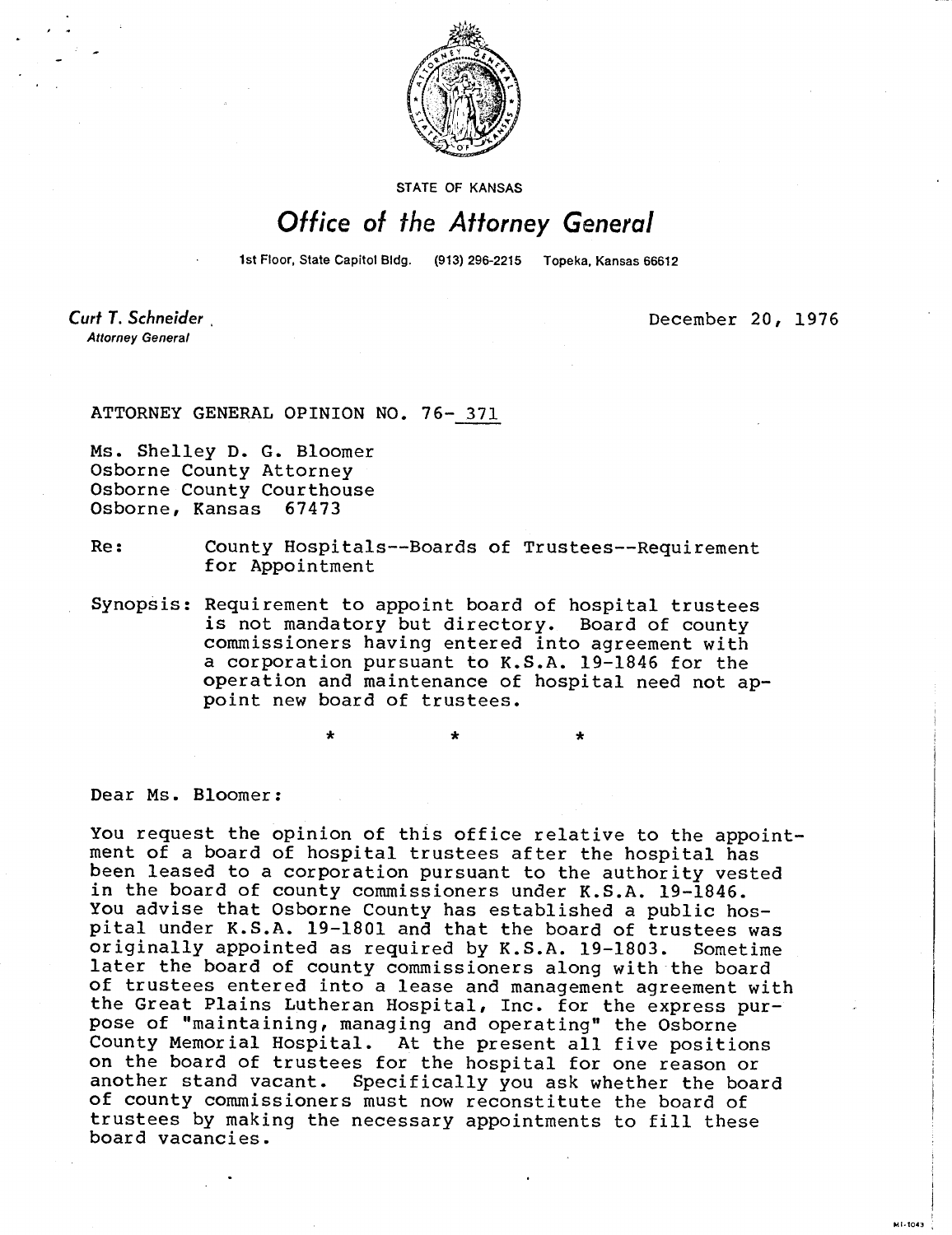Ms. Shelley D. G. Bloomer Page Two December 20, 1976

K.S.A. 19-1803 provides in pertinent part:

"Should a majority of all the votes cast upon the question be in favor of establishing such county hospital, the board of county commissioners shall proceed within thirty days to appoint five trustees chosen from the citizens at large with reference to their fitness for such office . . . , who shall constitute a board of trustees for said public hospital . . . ." [Emphasis supplied.]

The foregoing clearly manifests a legislative intent to require the appointment of trustees to act in behalf of the county commissioners in carrying out the mandate of the election held per K.S.A. 19-1801, et seq. It is equally apparent that the functions of the board of trustees [as delineated in K.S.A. 19-1804(6)] are directed to the establishment and maintenance of the county public hospital.

However, K.S.A. 19-1846 provides an independent alternative for delegating the responsibilities for maintaining and operating the county public hospital. K.S.A. 19-1846 authorizes:

> "Whenever in any county having a population of less than forty thousand (40,000) a county hospital has been or may hereafter be established under the provisions of K.S.A. 19- 1801 to 19-1820, both inclusive, or 19-1820a, 19-1820b, 19-1820c and acts amendatory thereof and supplementary thereto, the board of county commissioners may, by resolution declare that it is to the best interests of such county to rent, lease or let the said hospital; thereupon such board of county commissioners may in its discretion rent, let or lease unto any person, persons, corporation or society for the purpose of maintaining and operating said county hospital upon such terms and conditions as the commissioners may deem to the best interests<br>of the said county. Notwithstanding any of the said county. such lease, the board of county commissioners of any such county make [sic] make such tax levies for the benefit of the hospital as are authorized by law."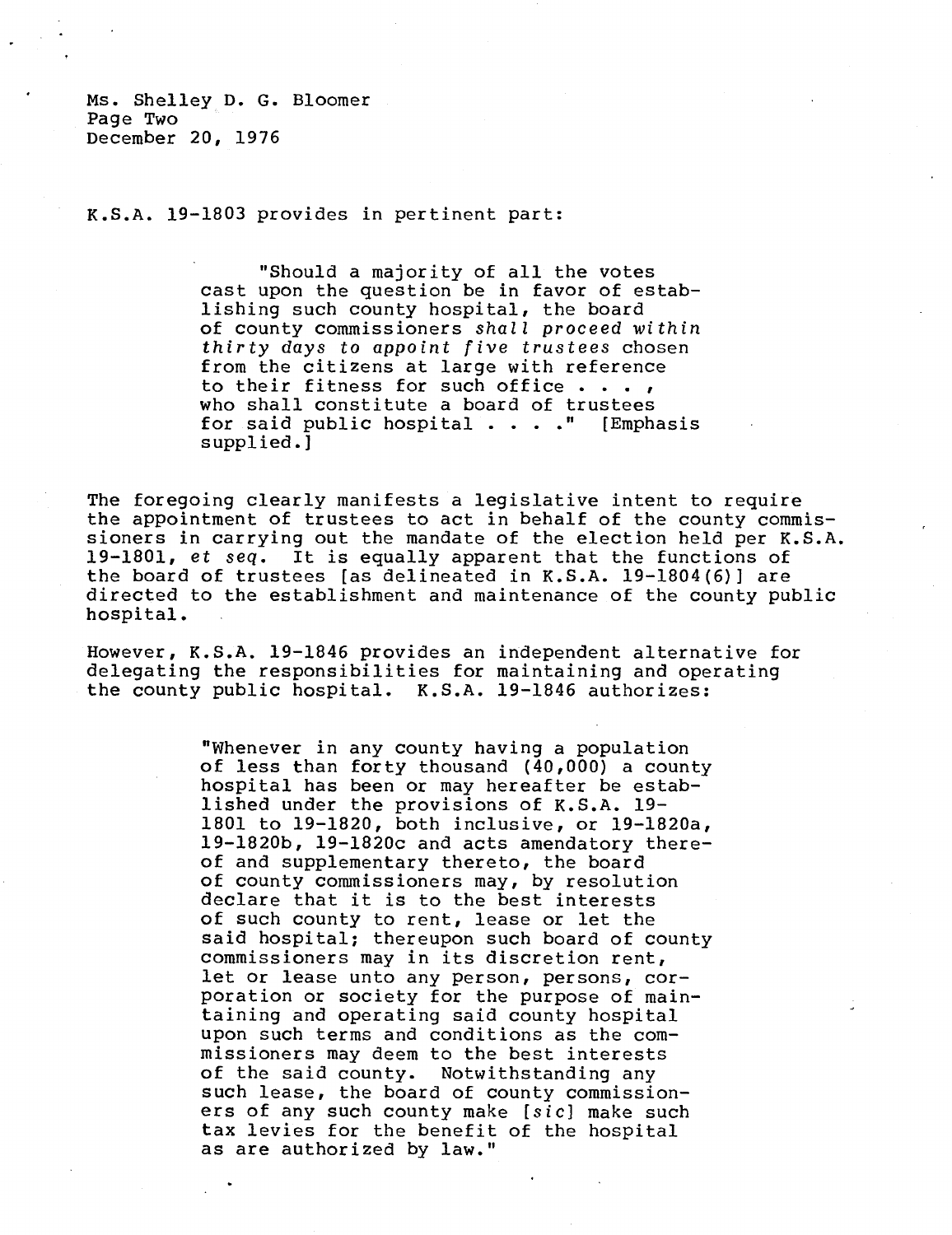Ms. Shelley D. G. Bloomer Page Three December 20, 1976

As we noted earlier the above option was in fact exercised by the Osborne County Board of Commissioners, and the management and operation of the hospital has been transferred via a lease and management agreement to a corporation. On its face this agreement appears to authorize the corporation to perform all of the duties which were originally carried out by the board of trustees. So, it is reasonable to conclude that the board of trustees may no longer exercise any element of official control over the management and operation of the hospital by virtue of the execution of the lease and management agreement by the board of commissioners. The purpose for which the board of trustees was created has thus been eliminated which raises the question: must the board of trustees still be appointed? The answer to this issue necessarily pivots upon whether K.S.A. 19-1803, directing the appointment of the trustees, gives the board of commissioners any choice in the matter. In other words are the provisions of K.S.A. 19-1803 mandatory or directory?

K.S.A. 19-1803 employs the term "shall" in directing the commissioners to proceed with the appointment of the trustees and raises<br>a rebuttable presumption that the statute is mandatory. The term a rebuttable presumption that the statute is mandatory. "shall" thus appears as the single most important textual factor to be considered in ascertaining the actual mandatory or directory character of the statute. In Jersey City  $v$ . State Board of Tax Appeals, 133 NJL 202, 43 A.2d 799 (1945) the New Jersey Supreme Court postulated that

> "[o]rdinarily, the use of the word 'shall' in a statute carries with it the presumption that it is used in the imperative rather than in the directory sense. But this is not a conclusive presumption. Both the character and context of the legislation are controlling."

See, City of Kansas City v. Board of County Commissioners of Wyandotte County, 213 Kan. 777, 518 P.2d 403 (1974).

The Kansas Supreme Court examining this issue observed that

"[i]n determining whether statutory provisions are mandatory or directory, it is a general rule that where strict compliance with the provision is essential to the preservation of the rights of parties affected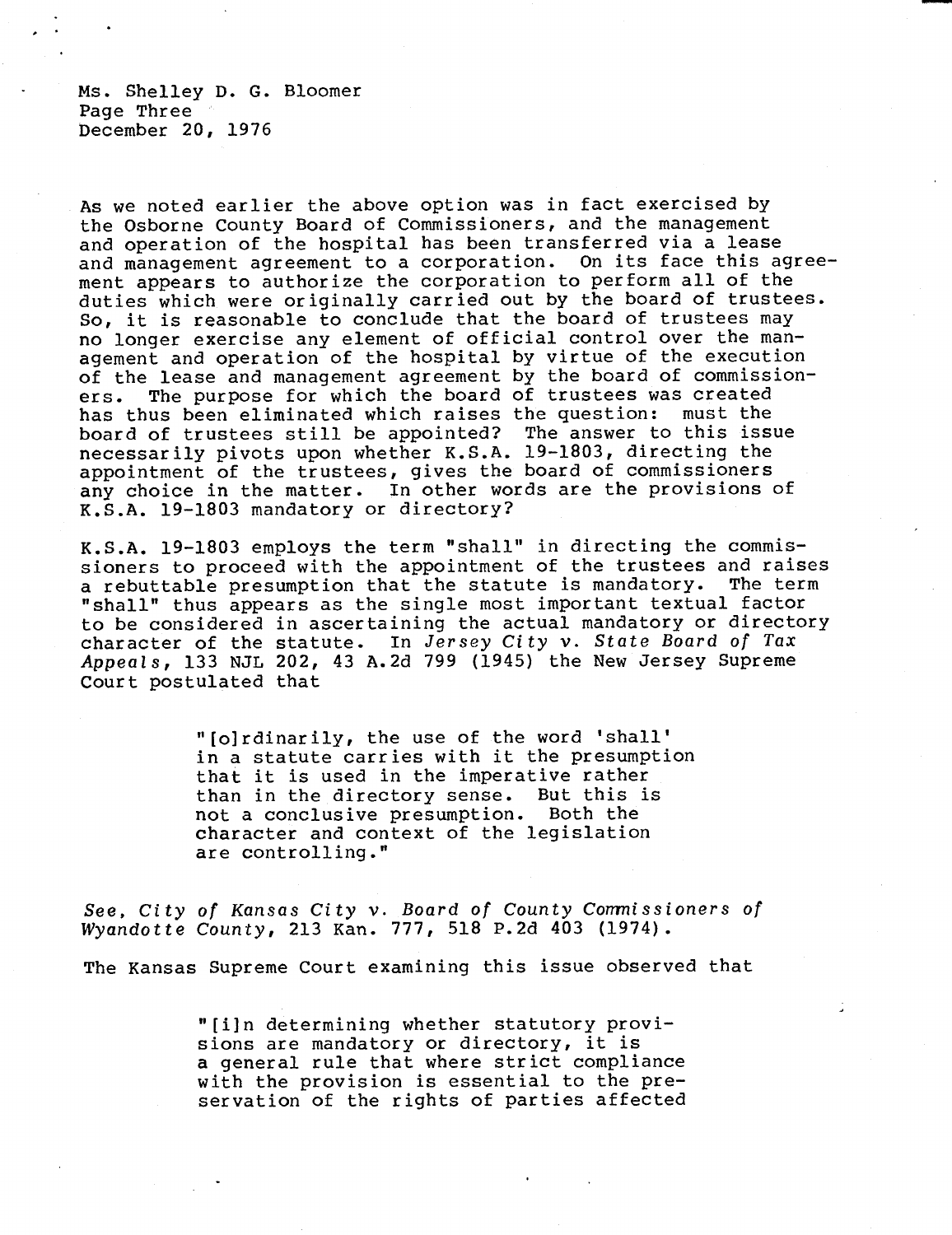and to the validity of the proceeding, the provision is mandatory, but where the provision fixes a mode of proceeding and a time within which an official act is to be done, and is intended to secure order, system and dispatch of the public business, the provision is directory. . . . " Syl. 1 1, City of Hutchinson v. Ryan, 154 Kan. 751, 121 P.2d 179 (1942).

See, City of Manhattan v. Ridgeway Bldg. Co., Inc., 215 Kan. 606, 527 P.2d 1009 (1974); Spalding v. Price, 210 Kan. 337, 502 P.2d 713 (1972). See generally, 2A Sutherland Statutory Construction  $\S$ § 57.01 - 57.04.

In State v. Brown, 205 Kan. 457, 470 P.2d 815 (1970) the Court also noted that

> "[w]here the direction of a statute is given with a view to the proper, orderly and prompt conduct of business, it is generally regarded as directory, unless followed by words of absolute prohibition."

In our judgment the presumption that the legislative direction to the board of commissioners in K.S.A. 19-1803 is mandatory does not prevail when compared with the discretion afforded the board via K.S.A. 19-1846 and the remaining provisions of the county public hospital act (K.S.A. 19-1801, et seq.). K.S.A. 19-1846 in fact provides a separate management and operation alternative to the board of trustees. Further the provisions of K.S.A. 19- 1803 and 1804 appear essentially to fix a mode of proceeding and a time within which to act to provide "order, system and dispatch" to the establishment and operation of the hospital. (City of Hutchinson, supra). And, too these two statutes also address themselves to the "proper, orderly and prompt conduct of the hospital's business." (Brown, supra). In view of the nature of K.S.A. 19-1803 and -1804 as construed in light of the above cited cases and coupled with the manifest intent of the legislature in enacting K.S.A. 19-1846 we are constrained to conclude that this requirement to appoint a board of trustees for the hospital is directory and not mandatory.